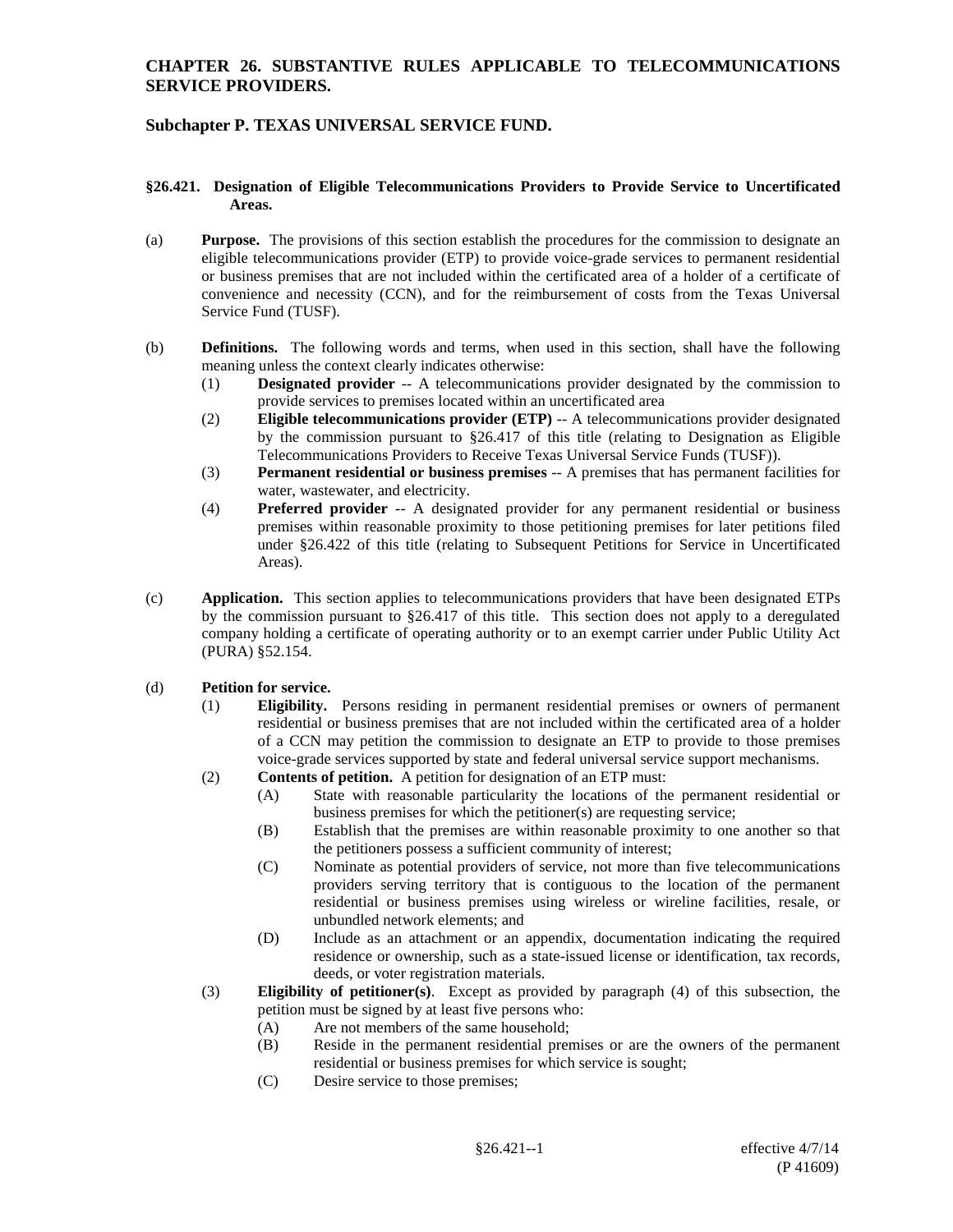## **Subchapter P. TEXAS UNIVERSAL SERVICE FUND.**

- (D) Commit to pay the aid to construction charges for service to those premises as determined by the commission; and
- (E) Commit to enter into an assignable agreement for subscription to basic local service to the premises for a period of time determined by the commission.
- (4) **Number of petitioners.** The commission may accept a petition that is signed by fewer than five persons if the petitioner(s) provides an affidavit stating that the petitioner(s) has taken all reasonable steps to secure the signatures of the residents of permanent residential premises or the owners of permanent residential or business premises within reasonably close proximity to the petitioner's premises who are not receiving telephone service when the petition is filed and who want telephone service initiated.
- (5) **Form.** The petitioner(s) shall file the petition using the commission-approved forms.

#### (e) **Completeness of petition.**

- (1) **Commission action.** Upon receipt of a petition, the commission shall review the petition for completeness. Within 15 working days from the date of receipt of the petition, the commission shall determine if the petition is complete and has been filed consistent with subsection (d) of this section.
- (2) **Petition complete**. If the commission determines the petition is complete, the commission will send a notice of completeness to the petitioner(s), to all telecommunications providers identified in the petition, and if not otherwise notified, to the incumbent local exchange carriers serving the contiguous exchanges. In the notice, the commission shall seek volunteers to provide telecommunications services in the permanent residential or business premises. The commission shall also include with the notice a copy of the petition. The commission shall publish notice of the petition and the notice of completeness in the Texas Register.
- (3) **Petition denied.** If a petition is denied, the commission shall send a notice of denial explaining the reason(s) for denial to the petitioner(s).

#### (f) **Responding to notice of completeness.**

- (1) **Response**. Telecommunication providers shall respond to the commission's notice of completeness and request for volunteers within 30 days after receipt of the notice. A provider may respond by:
	- (A) Stating that it is not eligible to be designated to serve the premises under this section;
	- (B) Volunteering to provide service to the premises; or
	- (C) Refusing to volunteer to provide service to the premises.
- (2) **Volunteering to serve.** A provider volunteering to provide service to the premises shall respond to the commission by providing a proposal that includes:
	- (A) An affidavit duly signed by an officer of the company;
	- (B) A description of the technology proposed for deployment;
	- (C) An estimate of the costs for deployment and the recurring monthly costs of service; and
	- (D) An estimated timeline for deployment of facilities and a date by which service will be extended to the premises.
- (3) **Commission action.** Upon receipt of a volunteering provider's proposal, the commission may:
	- (A) Approve a proposal administratively and permit the ETP to serve the uncertificated area and recover its costs pursuant to subsection (j) of this section; or
	- (B) Reject a proposal and proceed to a hearing pursuant to subsection (g) of this section.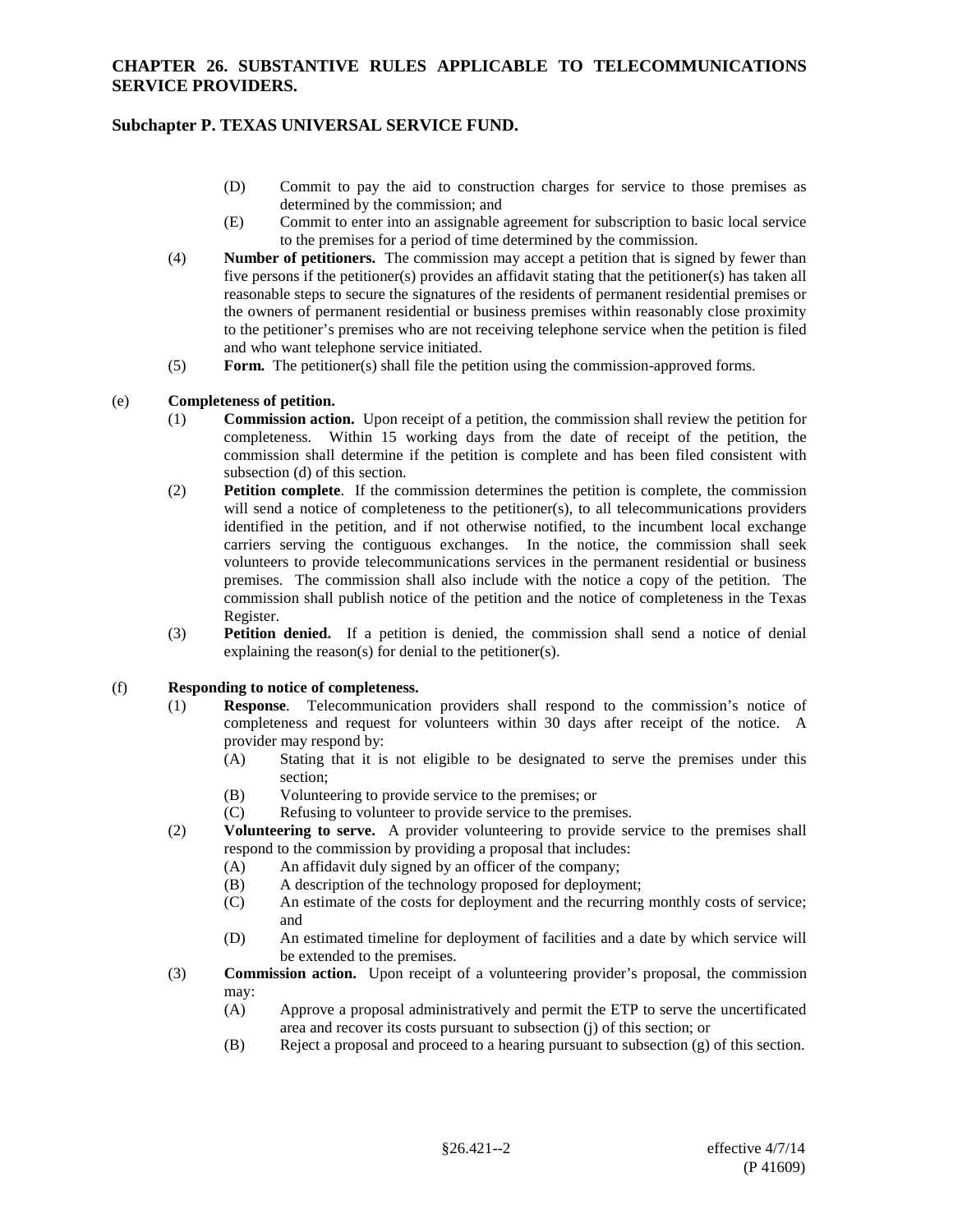# **Subchapter P. TEXAS UNIVERSAL SERVICE FUND.**

- (g) **Evidentiary hearing.** If the petition cannot be processed administratively, the commission shall conduct an evidentiary hearing to determine:
	- (1) If an ETP is willing to be designated to provide service to the petitioner(s); or
	- (2) The ETP that is best able to serve the petitioner(s).
- (h) **Commission decision.** The commission should consider all relevant factors, including, but not limited to:
	- (1) The original cost to be incurred by a designated provider to deploy service to the petitioning premises, and the effect of reimbursement of those costs on the state universal service fund;
	- (2) The number of access lines requested by the petitioners for the petitioning premises;
	- (3) The size of the geographic territory in which the petitioning premises are included;
	- (4) The proximity of existing facilities and the existence of a preferred designated provider under the Public Utility Regulatory Act (PURA) §56.213; and
	- (5) Any technical barriers to the provision of service.
- (i) **Commission order.** The commission shall issue an order granting or denying a petition within 180 days of the filing of the petition. In any order granting a petition the commission shall include the following:
	- (1) Description of the facilities to be deployed;
	- (2) Estimated costs of deployment;
	- (3) Aid to construction fee to be paid by the petitioner(s), not to exceed \$3,000;
	- (4) Monthly recurring charge to be paid by the petitioner(s);
	- (5) Estimated cost to be recovered from the TUSF;
	- (6) Recurring, monthly per line fee to be recovered from the TUSF;
	- (7) Date by which services must be extended to the premises; and
	- (8) Schedule of cost recovery for the provider's original cost of deployment consistent with the following:
		- (A) Not later than the third anniversary of the date of the order, for a deployment with an estimated original cost of \$1 million or less;
		- (B) Not later than the fifth anniversary of the date of the order, for a deployment with an estimated original cost of more than \$1 million, but not more than \$2 million; and
		- (C) Not later than the seventh anniversary of the date of the order, for a deployment with an estimated original cost of more than \$2 million.
- (j) **Cost recovery.** A designated provider may recover from the TUSF the provider's actual costs of providing service to the premises, including the provider's original cost of deployment not recovered from the petitioner(s) through an aid to construction charge and the provider's actual recurring costs not recovered from the petitioner(s) through a monthly recurring charge.
	- (1) The original cost of deployment includes the cost of the provider's facilities installed in, or upgraded to permit the provision of service to, the premises, as determined by the financial accounting standards applicable to the provider, including an amount for the recovery of all costs that are typically included as capital costs for accounting purposes.
	- (2) The provider is permitted to recover interest at the prevailing commercial lending rate on its original costs of deployment.
	- (3) Actual recurring costs include maintenance and the ongoing operational costs of providing service after deployment of the facilities to the premises and a reasonable operating margin.